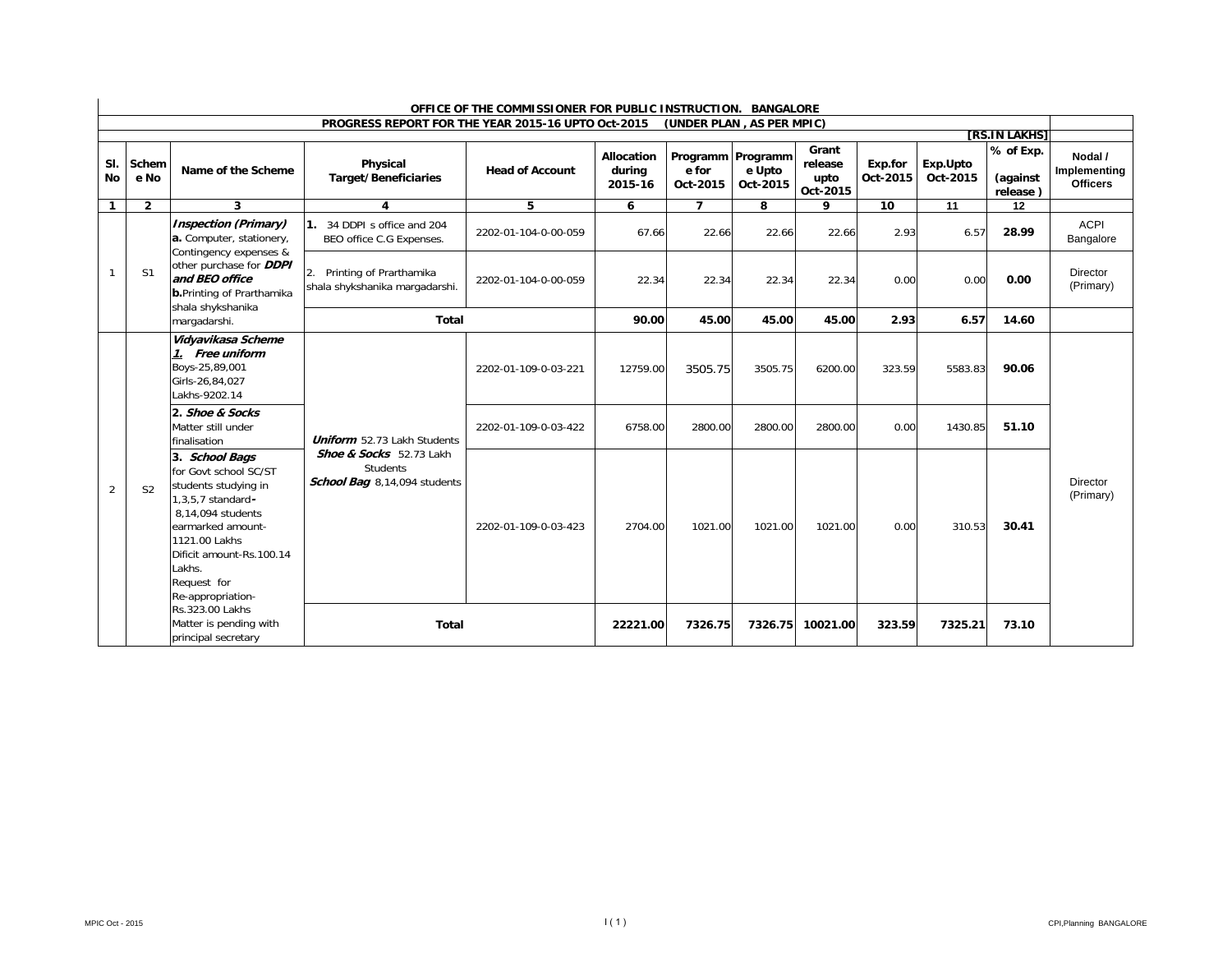| SI.<br><b>No</b> | Schem<br>e No  | Name of the Scheme                                                                                                                           | Physical<br><b>Target/Beneficiaries</b>                                                                                                                                                             | <b>Head of Account</b>                           | <b>Allocation</b><br>during<br>2015-16 | Programm Programm<br>e for<br>Oct-2015 | e Upto<br>Oct-2015 | Grant<br>release<br>upto<br>Oct-2015 | Exp.for<br>Oct-2015 | Exp.Upto<br>Oct-2015 | % of Exp.<br>(against<br>release) | Nodal /<br>Implementing<br><b>Officers</b> |
|------------------|----------------|----------------------------------------------------------------------------------------------------------------------------------------------|-----------------------------------------------------------------------------------------------------------------------------------------------------------------------------------------------------|--------------------------------------------------|----------------------------------------|----------------------------------------|--------------------|--------------------------------------|---------------------|----------------------|-----------------------------------|--------------------------------------------|
| $\mathbf{1}$     | $\overline{2}$ | 3                                                                                                                                            | 4                                                                                                                                                                                                   | 5                                                | 6                                      | $\overline{7}$                         | 8                  | 9                                    | 10                  | 11                   | 12                                |                                            |
|                  |                | Encouraging Activities for                                                                                                                   |                                                                                                                                                                                                     | 2202-01-101-0-08-221.<br>059, 002, 011, 014, 021 | 415.00                                 | 101.00                                 | 101.00             | 104.75                               | 0.00                | 61.36                | 58.58                             |                                            |
| 3                | S <sub>3</sub> | Universalisation of Primary<br>Education                                                                                                     | 9 sub programmes                                                                                                                                                                                    | 2202-01-101-0-08-422                             | 419.00                                 | 302.25                                 | 302.25             | 302.25                               | 74.65               | 103.38               | 34.20                             |                                            |
|                  |                |                                                                                                                                              |                                                                                                                                                                                                     | 2202-01-101-0-08-423                             | 158.00                                 | 79.94                                  | 79.94              | 88.00                                | 3.70                | 53.44                | 60.73                             |                                            |
|                  |                |                                                                                                                                              | <b>Total</b>                                                                                                                                                                                        |                                                  | 992.00                                 | 483.19                                 | 483.19             | 495.00                               | 78.35               | 218.18               | 44.08                             |                                            |
|                  | S3(1)          | Minority Education<br>Educational activities                                                                                                 | a. Prathibha karanji for minority<br>students<br><b>b.</b> Meetings of minority<br>Education co-ordinator's<br>c. Workshops & meetings of<br>minority high school teachers<br>d. Office Contingency | 2202-01-101-0-08-059                             | 24.00                                  | 5.00                                   | 5.00               | 6.00                                 | 0.00                | 6.00                 | 100.00                            | Director<br>(Minority)                     |
|                  | S3(2)          | MMS [Salary Expenditutre]                                                                                                                    | Salary for M.M.S office<br><b>Gazzetted Managers</b>                                                                                                                                                | 2202-01-101-0-08-<br>(002, 003, 011, 014, 021)   | 13.00                                  | 3.21                                   | 3.21               | 4.25                                 | 0.00                | 3.26                 | 76.71                             | JD (MMS)                                   |
|                  | S3(3)          | MMS [HQ Expenditure]                                                                                                                         | M.M.S Office expenditure                                                                                                                                                                            | 2202-01-101-0-08-059                             | 4.00                                   | 1.00                                   | 1.00               | 1.00                                 | 0.00                | 1.00                 | 100.00                            | JD (MMS)                                   |
|                  | S3(4)          |                                                                                                                                              | 14,75,000 Children's from<br>'1 to 10' will recieve prize                                                                                                                                           | 2202-01-101-0-08-422                             | 419.00                                 | 302.25                                 | 302.25             | 302.25                               | 74.65               | 103.38               | 34.20                             |                                            |
|                  |                | Prathiba karanji                                                                                                                             | through different activities                                                                                                                                                                        | 2202-01-101-0-08-423                             | 58.00                                  | 24.00                                  | 24.00              | 24.00                                | 0.00                | 10.74                | 44.75                             | <b>Director</b><br>(Secondary)             |
|                  |                |                                                                                                                                              | Total                                                                                                                                                                                               |                                                  | 477.00                                 | 326.25                                 | 326.25             | 326.25                               | 74.65               | 114.12               | 34.98                             |                                            |
|                  | S3(5)          | Rashtreeya kridakuta<br>sanghatane                                                                                                           |                                                                                                                                                                                                     | 2202-01-101-0-08-423                             | 100.00                                 | 55.94                                  | 55.94              | 64.00                                | 3.70                | 42.70                | 66.72                             | Director<br>(Secondary)                    |
|                  | S3(6)          | Maintenance of<br>Computers supplied to<br>BEO/DDPI office &<br>D.S.E.R.T+ e-Goverance<br>unit -<br>Computer Hardware &<br>Software purchase | 34 DDPI & 204 BEO office                                                                                                                                                                            | 2202-01-101-0-08-059                             | 100.00                                 | 20.00                                  | 20.00              | 20.00                                | 0.00                | 0.00                 | 0.00                              | <b>ACPI</b><br>Bangalore                   |
|                  |                | Media Publicity                                                                                                                              | Advertisement of educational                                                                                                                                                                        | 2202-01-101-0-08-059                             | 73.00                                  | 15.00                                  | 15.00              | 15.00                                | 0.00                | 0.00                 | 0.00                              |                                            |
|                  | S3(7)          | a. Shikshana varte<br>b. Gode patrike                                                                                                        | programmes in media for the<br>awareness of publics about the                                                                                                                                       | 2202-01-101-0-08-221                             | 102.00                                 | 23.79                                  | 23.79              | 25.50                                | 0.00                | 18.10                | 70.98                             | JD(School<br>Education)                    |
|                  |                | c. Thingala thirulu                                                                                                                          | educational programms                                                                                                                                                                               | Total                                            | 175.00                                 | 38.79                                  | 38.79              | 40.50                                | 0.00                | 18.10                | 44.69                             |                                            |
|                  | S3(8)          | Incentive for SSLC toppers<br>@ 34 district level                                                                                            | $34x3 = 102$ Students                                                                                                                                                                               | 2202-01-101-0-08-059                             | 89.00                                  | 33.00                                  | 33.00              | 33.00                                | 0.00                | 33.00                | 100.00                            | Director<br>(KSEEB)                        |
|                  | S3(9)          | Incentive to top 10<br>winners of prathibha<br>karanji, sports & science<br>exibition                                                        | 10x3=30 Students @ state level                                                                                                                                                                      | 2202-01-101-0-08-059                             | 10.00                                  | 0.00                                   | 0.00               | 0.00                                 | 0.00                | 0.00                 | 0.00                              | Director<br>(Secondary)                    |
|                  |                |                                                                                                                                              | <b>Total</b>                                                                                                                                                                                        |                                                  | 992.00                                 | 483.19                                 | 483.19             | 495.00                               | 78.35               | 218.18               | 44.08                             |                                            |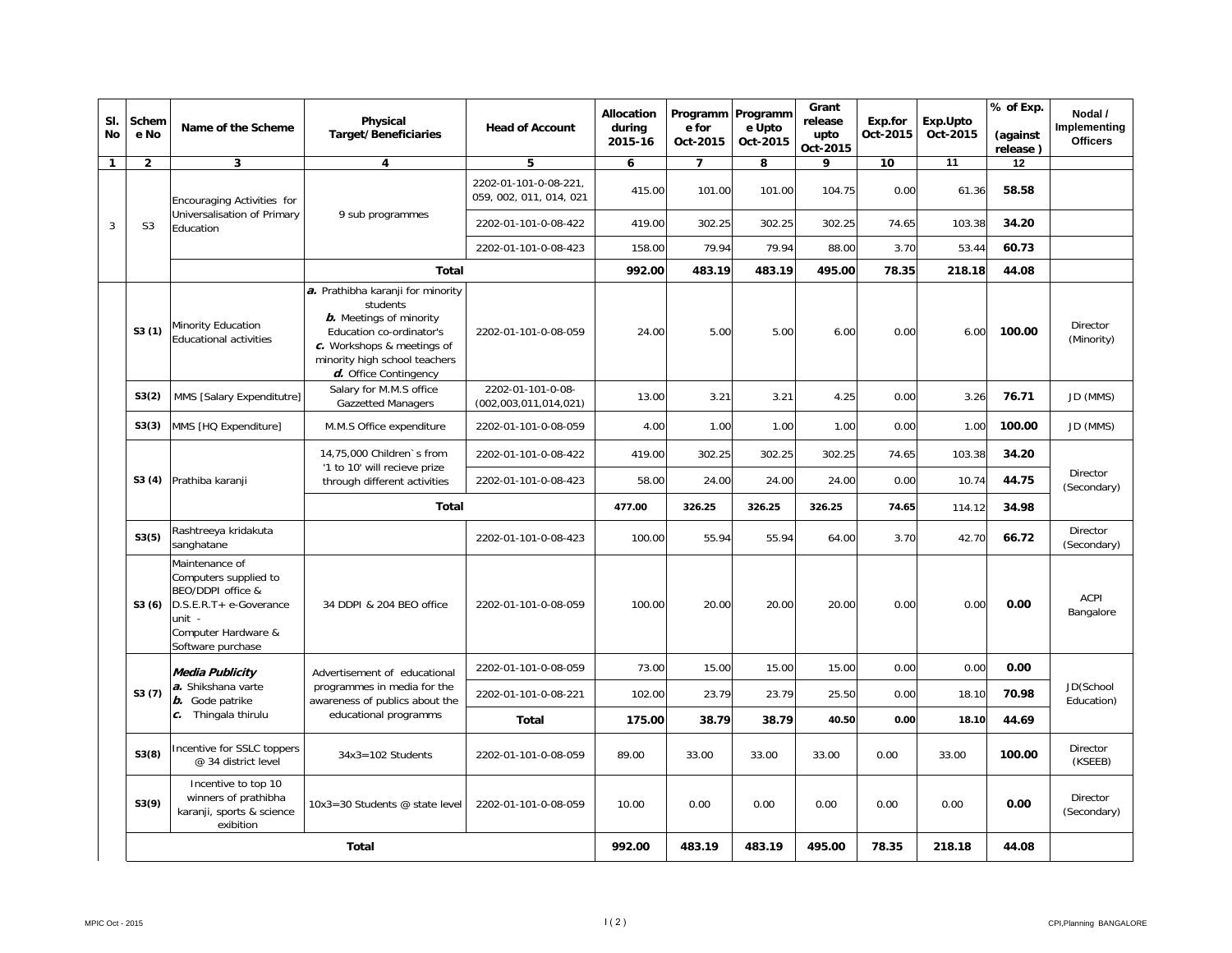| SI.<br>No           | Schem<br>e No  | Name of the Scheme                                                                                                                                               | Physical<br><b>Target/Beneficiaries</b>                                                                                         | <b>Head of Account</b>                   | Allocation<br>during<br>2015-16 | Programm Programm<br>e for<br>Oct-2015 | e Upto<br>Oct-2015                                                                                                                                                                                                                                                                                                                                           | Grant<br>release<br>upto<br>Oct-2015 | Exp.for<br>Oct-2015 | Exp.Upto<br>Oct-2015 | % of Exp.<br>(against<br>release) | Nodal /<br>Implementing<br><b>Officers</b>    |
|---------------------|----------------|------------------------------------------------------------------------------------------------------------------------------------------------------------------|---------------------------------------------------------------------------------------------------------------------------------|------------------------------------------|---------------------------------|----------------------------------------|--------------------------------------------------------------------------------------------------------------------------------------------------------------------------------------------------------------------------------------------------------------------------------------------------------------------------------------------------------------|--------------------------------------|---------------------|----------------------|-----------------------------------|-----------------------------------------------|
| $\mathbf{1}$        | $\overline{2}$ | 3                                                                                                                                                                | $\overline{\mathbf{4}}$                                                                                                         | 5                                        | 6                               | $\overline{7}$                         |                                                                                                                                                                                                                                                                                                                                                              |                                      |                     |                      |                                   |                                               |
|                     |                | Sarva Shikshana<br>Abhivan<br>1. Programmes of sarva                                                                                                             |                                                                                                                                 | 2202-01-115-0-01-<br>002,011,014,021,059 | 1076.00                         | 2.95                                   | 2.95                                                                                                                                                                                                                                                                                                                                                         | 437.25                               | 0.00                | 394.86               | 90.31                             |                                               |
|                     |                | shikshan abhiyan<br>2. Improvement of<br>quality education in                                                                                                    |                                                                                                                                 | 2202-01-115-0-01-133                     | 1000.00                         | 250.00                                 | 250.00                                                                                                                                                                                                                                                                                                                                                       | 500.00                               | 0.00                | 250.00               | 50.00                             |                                               |
| $\overline{4}$      | S <sub>4</sub> | schools.<br>Approved programme<br>activities of Education                                                                                                        | 55.19 lakh children                                                                                                             | 2202-01-115-0-01-422                     | 270.00                          | 67.50                                  | 67.50                                                                                                                                                                                                                                                                                                                                                        | 135.00                               | 0.00                | 67.50                | 50.00                             | SPD<br>(SSA)                                  |
|                     |                | Quality monitoring cell<br>[EQMC]<br>Review of learning                                                                                                          |                                                                                                                                 | 2202-01-115-0-01-423                     | 166.00                          | 41.50                                  | 41.50                                                                                                                                                                                                                                                                                                                                                        |                                      | 0.00                | 41.50                | 50.00                             |                                               |
|                     |                | standard.<br>Improvement of quality<br>monitoring mechanism.                                                                                                     |                                                                                                                                 | Total                                    | 2512.00                         | 361.95                                 |                                                                                                                                                                                                                                                                                                                                                              | 1155.25                              |                     | 753.86               | 65.26                             |                                               |
|                     |                | Pustakalaya and<br>improvement of<br><b>Primary Schools &amp;</b><br>pradhan mantri<br>gramoday yojane                                                           |                                                                                                                                 | 2202-01-106-0-02-059                     | 190.00                          | 47.50                                  | 47.50                                                                                                                                                                                                                                                                                                                                                        | 95.00                                | 47.50               | 95.00                | 100.00                            | Director<br>(KSEEB)                           |
| 5                   | S <sub>5</sub> | 1. Karnataka School<br>Quality Assessment and<br><b>Accreditation Council</b><br>(KSQAAC)                                                                        | 1. Quality analysis of 4000<br>schools<br>2. 2000 Schools [KSQAAC]<br>[Purchase of books, writing<br>materials for new schools] | 2202-01-106-0-02-059                     | 120.00                          | 60.00                                  | 11<br>12<br>8<br>9<br>10<br>83.00<br>0.00<br>361.95<br>60.00<br>60.00<br>0.00<br>0.00<br>0.00<br>107.50<br>155.00<br>47.50<br>95.00<br>61.29<br>11.49<br>11.50<br>0.00<br>1.85<br>16.09<br>1.00<br>1.00<br>0.00<br>0.00<br>0.00<br>8.00<br>8.00<br>0.00<br>1.85<br>23.13<br>2.00<br>2.00<br>0.70<br>0.72<br>36.00<br>22.49<br>22.50<br>0.70<br>19.64<br>4.42 | ACPI<br>Bangalore                    |                     |                      |                                   |                                               |
|                     |                | 2. Printing of jivana masa<br>pathirike.<br>Retail purchase of books<br>& writing materials for<br>library in govt schools.                                      |                                                                                                                                 | Total                                    | 310.00                          | 107.50                                 |                                                                                                                                                                                                                                                                                                                                                              |                                      |                     |                      |                                   |                                               |
|                     |                | <b>Commissioner for</b><br><b>Public Instruction</b><br><b>Bangalore</b><br>1. General expenditure,                                                              |                                                                                                                                 | 2202-02-001-0-03-051                     | 23.00                           | 11.49                                  |                                                                                                                                                                                                                                                                                                                                                              |                                      |                     |                      |                                   |                                               |
|                     |                | office contigency , office<br>automation & office<br>moderanization/repair-<br>2. Residence Telephone                                                            |                                                                                                                                 | 2202-02-001-0-03-052                     | 2.00                            | 1.00                                   |                                                                                                                                                                                                                                                                                                                                                              |                                      |                     |                      |                                   | <b>ACPI</b>                                   |
| 6<br>S <sub>6</sub> |                | expenditure for<br>Commissioner perssonnel<br>secretory Joint director                                                                                           | Stationery,<br>TA/DA/Fuel,<br>Automation /Moderanization<br>of CPI Office                                                       | 2202-02-001-0-03-059                     | 16.00                           | 8.00                                   |                                                                                                                                                                                                                                                                                                                                                              |                                      |                     |                      |                                   | Bangalore<br>And<br><b>DDPI</b><br>(Planning) |
|                     |                | school education, deputy<br>director statistics,<br>planning,<br>primery, secondary<br>3. Maintainance<br>expenditure of<br>equipments in<br>commissioner office |                                                                                                                                 | 2202-02-001-0-03-059                     | 4.00                            | 2.00                                   |                                                                                                                                                                                                                                                                                                                                                              |                                      |                     |                      |                                   |                                               |
|                     |                |                                                                                                                                                                  |                                                                                                                                 | Total                                    | 45.00                           | 22.49                                  |                                                                                                                                                                                                                                                                                                                                                              |                                      |                     |                      |                                   |                                               |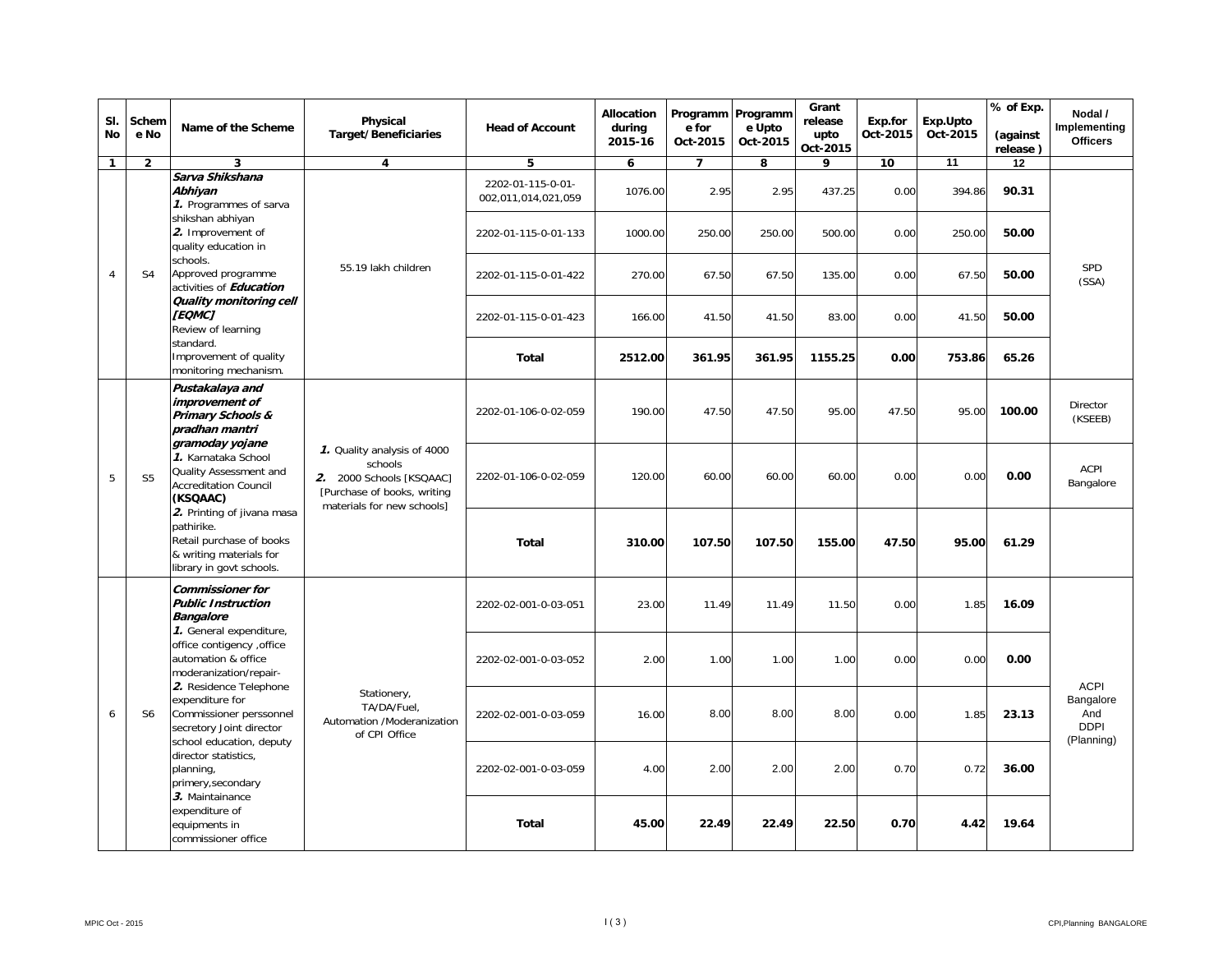| SI.<br><b>No</b> | Schem<br>e No  | Name of the Scheme                                                          | Physical<br><b>Target/Beneficiaries</b>                                                                                         | <b>Head of Account</b> | Allocation<br>during<br>2015-16 | Programm Programm<br>e for<br>Oct-2015 | e Upto<br>Oct-2015                    | Grant<br>release<br>upto<br>Oct-2015 | Exp.for<br>Oct-2015 | Exp.Upto<br>Oct-2015 | % of Exp.<br>(against<br>release) | Nodal /<br>Implementing<br><b>Officers</b> |
|------------------|----------------|-----------------------------------------------------------------------------|---------------------------------------------------------------------------------------------------------------------------------|------------------------|---------------------------------|----------------------------------------|---------------------------------------|--------------------------------------|---------------------|----------------------|-----------------------------------|--------------------------------------------|
| $\mathbf{1}$     | $\overline{2}$ | 3                                                                           | $\overline{4}$                                                                                                                  | 5                      | 6                               | $\overline{ }$                         | 8                                     | 9                                    | 10                  | $\overline{11}$      | $\overline{12}$                   |                                            |
|                  |                |                                                                             |                                                                                                                                 | 2202-02-001-0-05-041   | 10.00                           | 5.00                                   | 5.00                                  | 5.00                                 | 0.00                | 4.79                 | 95.80                             |                                            |
|                  |                | <b>Additional Commissioner</b>                                              |                                                                                                                                 | 2202-02-001-0-05-051   | 43.00                           | 19.58                                  | 19.58                                 | 21.50                                | 0.00                | 10.54                | 49.02                             |                                            |
|                  |                | for Public Instruction<br>Gulbarga<br>Travel expenditure for                | Stationery,                                                                                                                     | 2202-02-001-0-05-052   | 3.00                            | 1.50                                   | 1.50                                  | 1.50                                 | 0.00                | 0.50                 | 33.33                             |                                            |
| $\overline{7}$   | S7             | gulbarga ACPI<br>Purchase of new vehicle,<br>general expenditure,           | TA/DA/Fuel,<br>Automation /Moderanization                                                                                       | 2202-02-001-0-05-059   | 50.00                           | 25.00                                  | 25.00                                 | 25.00                                | 0.00                | 0.00                 | 0.00                              | ACPI (Kalburgi)                            |
|                  |                | telephone expenditure<br>Office repair & other                              | of ACPI Office                                                                                                                  | 2202-02-001-0-05-071   | 30.00                           | 15.00                                  | 15.00                                 | 15.00                                | 0.00                | 15.00                | 100.00                            |                                            |
|                  |                | expenditure                                                                 |                                                                                                                                 | 2202-02-001-0-05-195   | 14.00                           | 7.00                                   | 7.00                                  | 7.00                                 | 0.00                | 4.97                 | 71.00                             |                                            |
|                  |                |                                                                             |                                                                                                                                 | Total                  | 150.00                          | 73.08                                  | 73.08                                 | 75.00                                | 0.00                | 35.80                | 47.73                             |                                            |
|                  |                | <b>Additional Commissioner</b><br>for Public Instruction<br>Dharawada       |                                                                                                                                 | 2202-02-101-0-00-041   | 10.00                           | 4.00                                   | 4.00                                  | 5.00                                 | 1.79                | 2.21                 | 44.20                             | <b>ACPI</b><br>(Dharwada)                  |
| 8                | S <sub>8</sub> | Travel expenditure for<br>gulbarga ACPI Purchase of<br>new vehicle, general | Stationery,<br>TA/DA/Fuel.                                                                                                      | 2202-02-101-0-00-051   | 25.00                           |                                        | 5.98<br>5.98<br>12.50<br>0.00<br>7.59 | 60.72                                |                     |                      |                                   |                                            |
|                  |                | expenditure, telephone<br>expenditure Office repair                         | Automation /Moderanization<br>of ACPI Office                                                                                    | 2202-02-101-0-00-059   | 15.00                           | 5.50                                   | 5.50                                  | 7.50                                 | 0.00                | 4.07                 | 54.27                             |                                            |
|                  |                | & other expenditure                                                         |                                                                                                                                 | <b>Total</b>           | 50.00                           | 15.48                                  | 15.48                                 | 25.00                                | 1.79                | 13.87                | 55.48                             |                                            |
|                  | S9(1)          |                                                                             | 1. Progress Cards 7.57 Lakh<br>Numbers for 9 & 10 std<br>students in govt schools.                                              | 2202-02-101-0-00-059   | 30.00                           | 15.00                                  | 15.00                                 | 15.00                                | 0.00                | 15.00                | 100.00                            | MD (Text<br>Bokk)                          |
|                  | S9(2)          |                                                                             | 2. 10,000 copies of Proudashala<br>shykshanika margadhashi<br>(Calender of events<br>$2015 - 16$                                | 2202-02-101-0-00-059   | 4.00                            | 2.00                                   | 2.00                                  | 2.00                                 | 0.00                | 0.00                 | 0.00                              | Director<br>(Secondary)                    |
|                  | S9(3)          | Inspection (Secondary)                                                      | 3. Mysore and Belagavi<br>Divisional joint director<br>travelling expenditure                                                   | 2202-02-101-0-00-041   | 18.00                           | 9.00                                   | 9.00                                  | 9.00                                 | 0.00                | 3.62                 | 40.22                             |                                            |
| 9                | S9(4)          |                                                                             | 4. General expenditure of<br>Mysore and Belagavi joint<br>director divisional office                                            | 2202-02-101-0-00-051   | 17.00                           | 8.50                                   | 8.50                                  | 8.50                                 | 4.01                | 6.51                 | 76.59                             | <b>ACPI</b>                                |
|                  | S9(5)          |                                                                             | 5. Computer, ups,<br>raisograph, xerox machine<br>maintainance xerox machine<br>purchase & purchase of<br>neccessary stationary | 2202-02-101-0-00-059   | 31.00                           | 8.00                                   | 8.00                                  | 15.50                                | 0.00                | 2.00                 | 12.90                             |                                            |
|                  | <b>Total</b>   |                                                                             |                                                                                                                                 |                        |                                 | 100.00<br>42.50                        | 42.50                                 | 50.00                                | 4.01                | 27.13                | 54.26                             |                                            |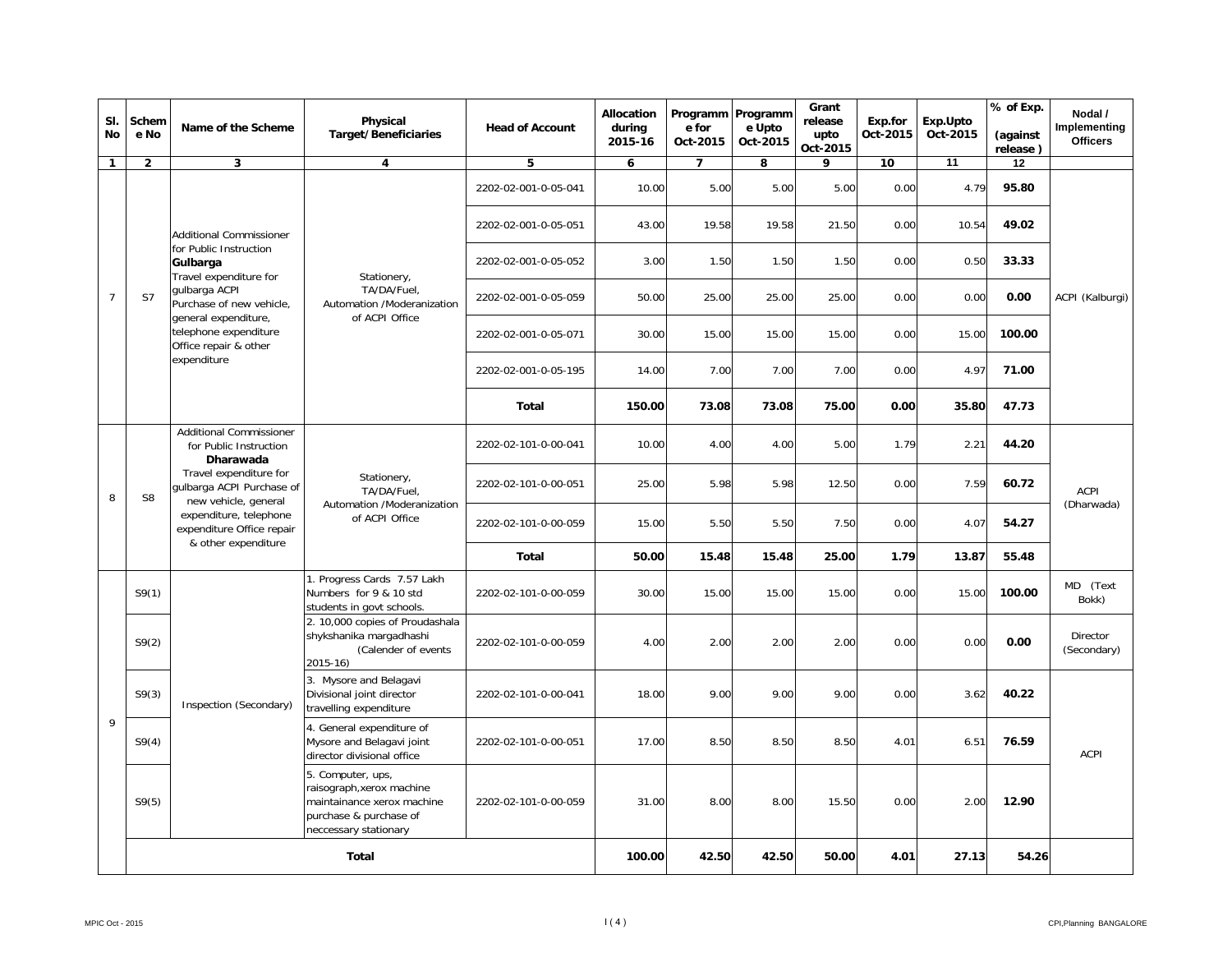| SI.<br><b>No</b> | Schem<br>e No    | Name of the Scheme                                                                                                                                                                                                                                                                         | Physical<br><b>Target/Beneficiaries</b>                                                   | <b>Head of Account</b> | Allocation<br>during<br>2015-16 | Programm Programm<br>e for<br>Oct-2015 | e Upto<br>Oct-2015 | Grant<br>release<br>upto<br>Oct-2015 | Exp.for<br>Oct-2015 | Exp.Upto<br>Oct-2015 | % of Exp.<br>(against<br>release) | Nodal /<br>Implementing<br><b>Officers</b> |
|------------------|------------------|--------------------------------------------------------------------------------------------------------------------------------------------------------------------------------------------------------------------------------------------------------------------------------------------|-------------------------------------------------------------------------------------------|------------------------|---------------------------------|----------------------------------------|--------------------|--------------------------------------|---------------------|----------------------|-----------------------------------|--------------------------------------------|
| $\mathbf{1}$     | $\overline{2}$   | 3                                                                                                                                                                                                                                                                                          | $\overline{\mathbf{4}}$                                                                   | 5                      | 6                               | $\overline{7}$                         | 8                  | 9                                    | 10                  | 11                   | 12                                |                                            |
|                  |                  | Karnataka Secondary<br>Education<br><b>Examination Board -</b>                                                                                                                                                                                                                             |                                                                                           | 2202-02-001-0-07-059   | 300.00                          | 150.00                                 | 150.00             | 150.00                               | 0.00                | 150.00               | 100.00                            |                                            |
| 10               | S <sub>10</sub>  | 7. Examination Fee<br>reimbursement for<br>SC/ST's students & all                                                                                                                                                                                                                          | 4,23,538 children                                                                         | 2202-02-001-0-07-422   | 100.00                          | 50.00                                  | 50.00              | 50.00                                | 0.00                | 50.00                | 100.00                            | <b>Director</b>                            |
|                  |                  | other girls students<br>2. SSLC toopers at<br>thaluka level other than<br>district toppers<br>3. Other exams - 25.00<br>Lakhs                                                                                                                                                              |                                                                                           | 2202-02-001-0-07-423   | 50.00                           | 25.00                                  | 25.00              | 25.00                                | 0.00                | 25.00                | 100.00                            | (KSEEB)                                    |
|                  |                  |                                                                                                                                                                                                                                                                                            | <b>Total</b>                                                                              |                        | 450.00                          | 225.00                                 | 225.00             | 225.00                               | 0.00                | 225.00               | 100.00                            |                                            |
|                  |                  | Construction of<br><b>Secondary School</b><br>1. Construction of rooms<br>for building less schools in<br>other than grama                                                                                                                                                                 |                                                                                           | 2202-02-053-0-01-059   | 650.00                          | 325.00                                 | 325.00             | 325.00<br>0.00<br>24.00              | 7.38                |                      |                                   |                                            |
| 11               | S11              | panchayaths -<br>15 Additional class rooms.<br>2. Construction & repairs<br>of DDPI office.<br>3. Construction & repairs<br>of BEO office.<br>4. Land Acquisition<br>Proposal submitted to<br>govt(Kolar).<br>5. Furniture supply for<br>SSLC exam centers-<br>1.5 Lakh for each District. | Class rooms and BEO & DDPI<br>office Construction and repairs<br>& school land Aquisition | 2202-02-053-0-01-422   | 250.00                          | 125.00                                 | 125.00             | 125.00                               | 0.00                | 0.00                 | 0.00                              | JD (School<br>Education)                   |
|                  |                  |                                                                                                                                                                                                                                                                                            |                                                                                           | 2202-02-053-0-01-423   | 100.00                          | 50.00                                  | 50.00              | 50.00                                | 18.92               | 18.92                | 37.84                             |                                            |
|                  |                  |                                                                                                                                                                                                                                                                                            | <b>Total</b>                                                                              |                        | 1000.00                         | 500.00                                 | 500.00             | 500.00                               | 18.92               | 42.92                | 8.58                              |                                            |
|                  |                  |                                                                                                                                                                                                                                                                                            |                                                                                           | 2202-02-107-0-05-059   | 11000.00                        | 4990.56                                | 4990.56            | 5500.00                              | 869.61              | 5473.01              | 99.51                             |                                            |
| 12               | S12              | <b>Bicycles to VIII</b><br>standards students                                                                                                                                                                                                                                              | Girls-2,68,429<br>Boys 2,75,447                                                           | 2202-02-107-0-05-422   | 5000.00                         | 2500.00                                | 2500.00            | 2500.00                              | 0.00                | 2498.53              | 99.94                             | <b>Director</b>                            |
|                  |                  | (Govt & grant-in-aid<br>schools)                                                                                                                                                                                                                                                           |                                                                                           | 2202-02-107-0-05-423   | 2000.00                         | 1000.00                                | 1000.00            | 1000.00                              | 0.00                | 980.10               | 98.01                             | (Primary)                                  |
|                  |                  |                                                                                                                                                                                                                                                                                            | <b>Total</b>                                                                              |                        | 18000.00                        | 8490.56                                | 8490.56            | 9000.00                              | 869.61              | 8951.64              | 99.46                             |                                            |
|                  |                  | Pancha soulbhya<br>Providing drinking water &                                                                                                                                                                                                                                              | 4,614 HS @ Rs.1000 / Schools<br>22,479 HPS @Rs.875 /Schools                               | 2202-01-053-0-02-422   | 250.00                          | 121.19                                 | 121.19             | 125.00                               | 14.08               | 43.32                | 34.66                             | JD (School<br>Education)                   |
| 13               | S13              | toilet maintainance in all<br>govt Primary & high                                                                                                                                                                                                                                          | 21,816 LPS @Rs.720 /Schools                                                               | 2202-01-053-0-02-423   | 150.00                          | 72.71                                  | 72.71              | 75.00                                | 8.44                | 25.99<br>34.65       |                                   |                                            |
|                  | schools in state |                                                                                                                                                                                                                                                                                            | <b>Total</b>                                                                              |                        | 400.00                          | 193.90                                 | 193.90             | 200.00                               | 22.52               | 69.31                | 34.66                             |                                            |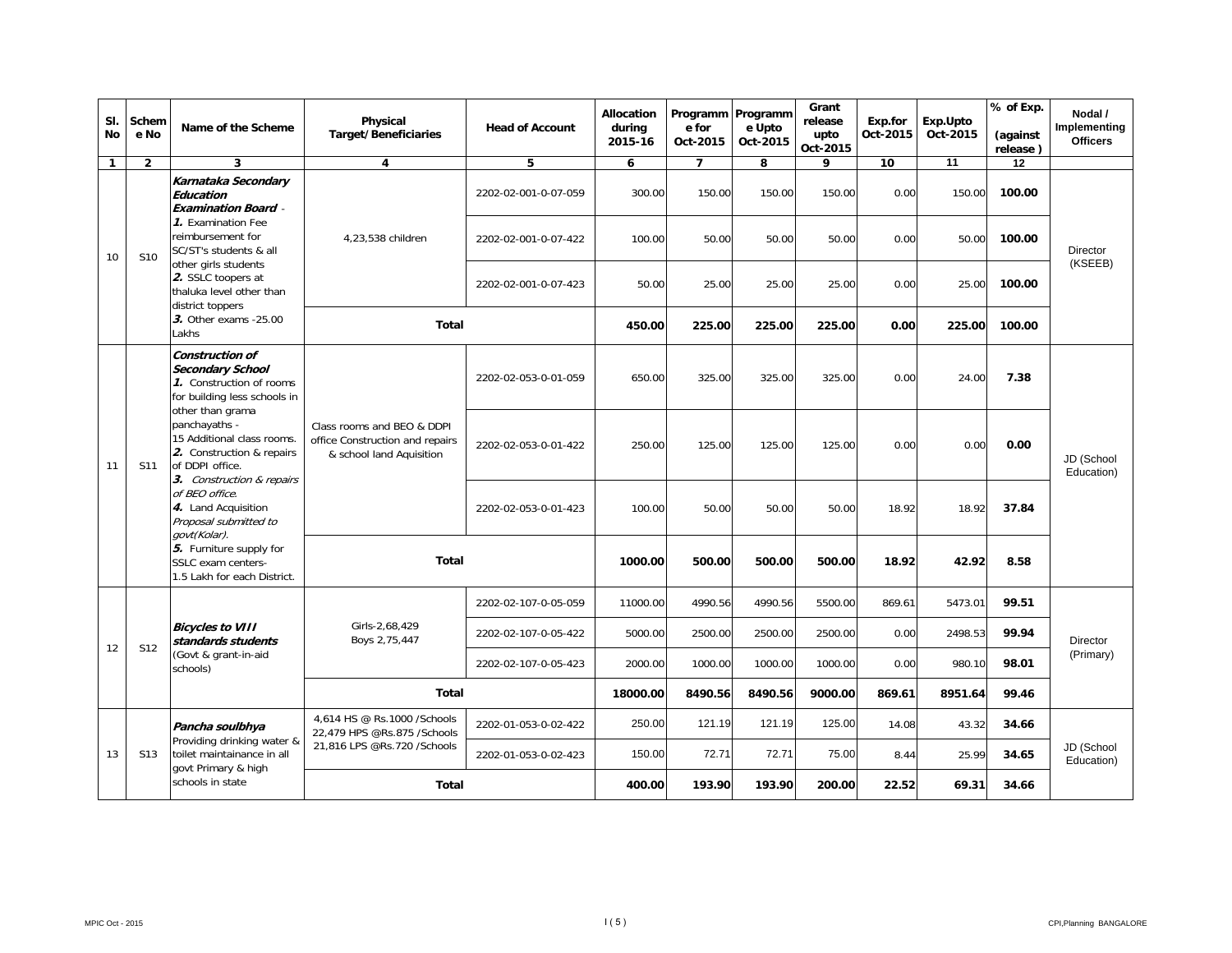| SI.<br>No    | Schem<br>e No   | Name of the Scheme                                                                                                                                                                                                                                               | Physical<br><b>Target/Beneficiaries</b>                                                                                                     | <b>Head of Account</b> | Allocation<br>during<br>2015-16 | Programm Programm<br>e for<br>Oct-2015 | e Upto<br>Oct-2015 | Grant<br>release<br>upto<br>Oct-2015 | Exp.for<br>Oct-2015 | Exp.Upto<br>Oct-2015 | % of Exp.<br>(against<br>release) | Nodal /<br>Implementing<br><b>Officers</b> |
|--------------|-----------------|------------------------------------------------------------------------------------------------------------------------------------------------------------------------------------------------------------------------------------------------------------------|---------------------------------------------------------------------------------------------------------------------------------------------|------------------------|---------------------------------|----------------------------------------|--------------------|--------------------------------------|---------------------|----------------------|-----------------------------------|--------------------------------------------|
| $\mathbf{1}$ | $\mathbf{2}$    | 3                                                                                                                                                                                                                                                                | 4                                                                                                                                           | 5                      | 6                               | $\overline{7}$                         | 8                  | 9                                    | 10                  | 11                   | 12                                |                                            |
|              |                 | <b>Reimbursement of non</b><br>govt fees of SC/ST<br>students studying in<br>Govt. high schools                                                                                                                                                                  | SC Boys-1,35,539<br>SC girls-1,27,228<br>ST boys 62,298<br>ST girls 57,839                                                                  | 2202-02-107-0-03-422   | 300.00                          | 150.00                                 | 150.00             | 150.00                               | 0.00                | 0.00                 | 0.00                              |                                            |
| 14           | S14             | [Note Book]<br>Free note books for<br>SC/ST students studying<br>in govt schools 8 to 10                                                                                                                                                                         | Total 3,82,904 Students* 6<br>books for each students<br>17.00 Rs /Book                                                                     | 2202-02-107-0-03-423   | 100.00                          | 50.00                                  | 50.00              | 50.00                                | 0.00                | 0.00                 | 0.00                              | <b>Director</b><br>(Primary)               |
|              |                 | standards.<br>Work Orders given to<br>MPM on 24.09.2015                                                                                                                                                                                                          | <b>Total</b>                                                                                                                                |                        | 400.00                          | 200.00                                 | 200.00             | 200.00                               | 0.00                | 0.00                 | 0.00                              |                                            |
| 15           | S <sub>15</sub> | <b>Bharat Seva Dal</b><br>Salary for Bharat Seva<br>Dal Institution                                                                                                                                                                                              | Seva Dal Development Activities                                                                                                             | 2202-80-800-0-30-101   | 25.00                           | 12.50                                  | 12.50              | 12.50                                | 0.00                | 12.50                | 100.00                            | Director<br>(Secondary)                    |
|              |                 |                                                                                                                                                                                                                                                                  |                                                                                                                                             | 4202-01-202-1-04-386   | 500.00                          | 125.00                                 | 125.00             | 250.00                               | 0.00                | 250.00               | 100.00                            |                                            |
|              |                 | Sainik School Koodige<br>School construction salary                                                                                                                                                                                                              | Civil works<br>647 Students                                                                                                                 | 2202-02-107-5-00-059   | 56.00                           | 14.00                                  | 14.00              | 28.00                                | 0.00                | 28.00                | 100.00                            |                                            |
| 16           | <b>S16</b>      | for non teaching staff,<br>students scholarship                                                                                                                                                                                                                  | Admin cost                                                                                                                                  | 2202-02-107-5-00-422   | 29.00                           | 7.25                                   | 7.25               | 14.50                                | 0.00                | 14.50                | 100.00                            | <b>Director</b><br>(Secondary)             |
|              |                 | [Recurring and Non<br>Recurring Expenditure]                                                                                                                                                                                                                     |                                                                                                                                             | 2202-02-107-5-00-423   | 16.00                           | 4.00                                   | 4.00               | 8.00                                 | 0.00                | 8.00                 | 100.00                            |                                            |
|              |                 |                                                                                                                                                                                                                                                                  | Sainik School Koodige                                                                                                                       |                        | 601.00                          | 150.25                                 | 150.25             | 300.50                               | 0.00                | 300.50               | 100.00                            |                                            |
|              |                 |                                                                                                                                                                                                                                                                  |                                                                                                                                             | 4202-01-202-1-06-386   | 300.00                          | 150.00                                 | 150.00             | 150.00                               | 0.00                | 150.00               | 100.00                            |                                            |
|              |                 |                                                                                                                                                                                                                                                                  |                                                                                                                                             | 2202-02-107-3-00-117   | 66.00                           | 33.00                                  | 33.00              | 33.00                                | 0.00                | 33.00                | 100.00                            |                                            |
| 17           | S17             | <b>Bijapur Sainik School</b><br>Construction of inner &<br>outer stadium                                                                                                                                                                                         | Civil Works [Indoor and<br>Outdoor Stadium]                                                                                                 | 2202-02-107-3-00-422   | 29.00                           | 14.50                                  | 14.50              | 14.50                                | 0.00                | 14.50                | 100.00                            | Director<br>(Secondary)                    |
|              |                 |                                                                                                                                                                                                                                                                  |                                                                                                                                             | 2202-02-107-3-00-423   | 6.00                            | 3.00                                   | 3.00               | 3.00                                 | 0.00                | 3.00                 | 100.00                            |                                            |
|              |                 |                                                                                                                                                                                                                                                                  |                                                                                                                                             | <b>Total</b>           | 401.00                          | 200.50                                 | 200.50             | 200.50                               | 0.00                | 200.50               | 100.00<br>100.00<br>46.13         |                                            |
| 18           | S18             | <b>Kttur Rani Chennmma</b><br><b>School</b><br>Construction of prayer<br>room, horse stable room,<br>Purchase of horse, inner<br>stadium, students hostel<br>rooms, solar<br>lights, building repairs,<br>purchase of pump set<br>borewell & water filter<br>etc | Civil Works [Construction,<br>Reparis and Interior decoration]                                                                              | 2202-02-110-3-03-101   | 250.00                          | 62.50                                  | 62.50              | 125.00                               | 0.00                | 125.00               |                                   | Director<br>(Secondary)                    |
| 19           | S <sub>19</sub> | Implementation of<br><b>Recommendations of</b><br>Vaidyanathan<br>Committee                                                                                                                                                                                      | Salary of Physical education<br>teachers and Implementation of<br>primary & high school physical<br>education programmes<br>implementation. | 2202-02-109-0-20-059   | 25.00                           | 12.75                                  | 12.75              | 15.00                                | 0.57                | 6.92                 |                                   | Director<br>(Secondary)                    |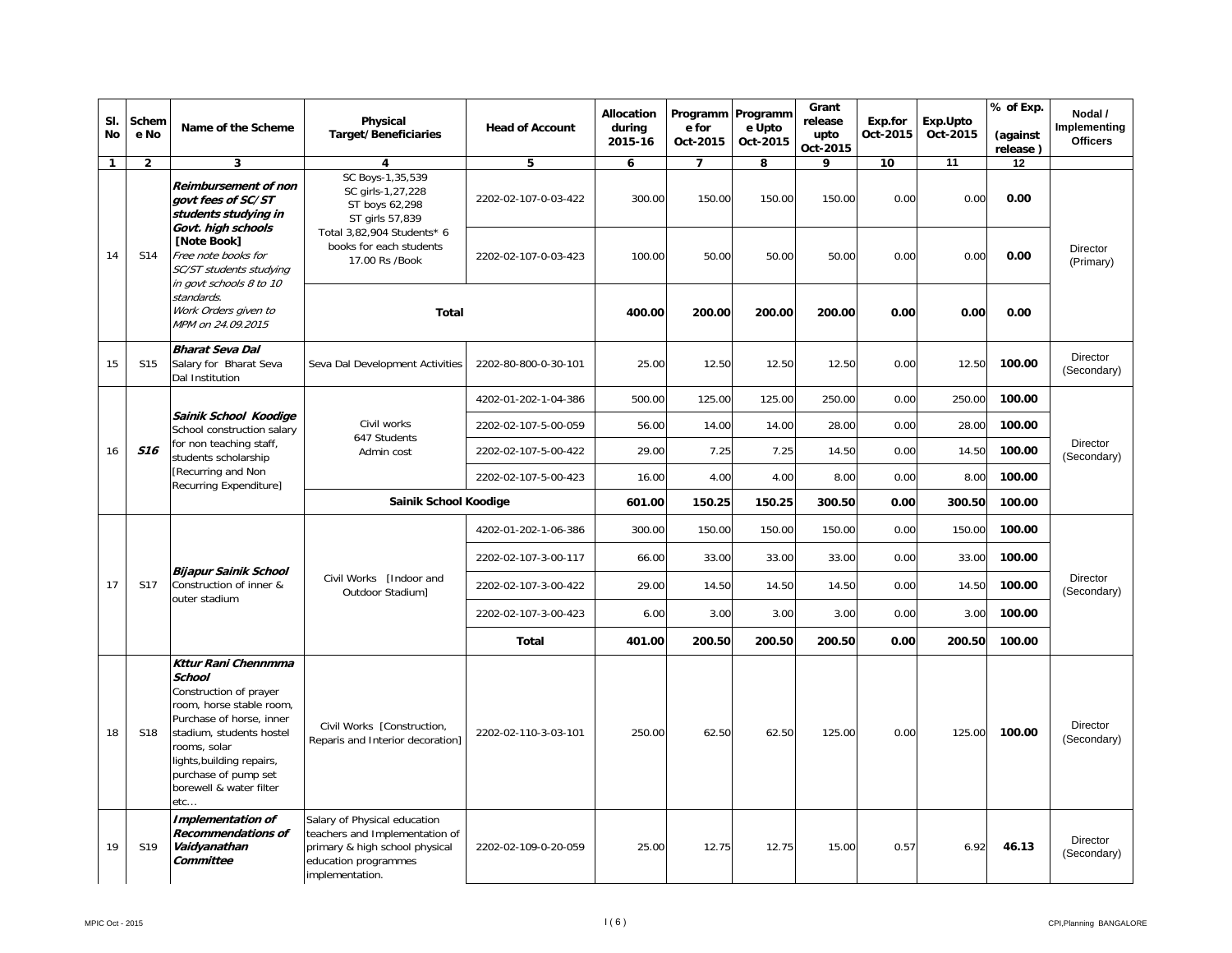| SI.<br><b>No</b> | Schem<br>e No   | Name of the Scheme                                                                                                                             | Physical<br><b>Target/Beneficiaries</b>                                                                                                                                                                                                                                                                                      | <b>Head of Account</b>                      | Allocation<br>during<br>2015-16 | Programm Programm<br>e for<br>Oct-2015 | e Upto<br>Oct-2015 | Grant<br>release<br>upto<br>Oct-2015 | Exp.for<br>Oct-2015 | Exp.Upto<br>Oct-2015 | % of Exp.<br>(against<br>release) | Nodal /<br>Implementing<br><b>Officers</b> |
|------------------|-----------------|------------------------------------------------------------------------------------------------------------------------------------------------|------------------------------------------------------------------------------------------------------------------------------------------------------------------------------------------------------------------------------------------------------------------------------------------------------------------------------|---------------------------------------------|---------------------------------|----------------------------------------|--------------------|--------------------------------------|---------------------|----------------------|-----------------------------------|--------------------------------------------|
| $\mathbf{1}$     | $\overline{2}$  | 3                                                                                                                                              | 4                                                                                                                                                                                                                                                                                                                            | 5                                           | 6                               | $\overline{7}$                         | 8                  | 9                                    | 10                  | 11                   | 12                                |                                            |
| 20               | S <sub>20</sub> | <b>Teachers Quarters</b><br><b>Construction of Teachers</b><br>Quarters in 114 back ward<br>thalukas<br>(Revise estimate<br>submitted to govt) | 9 Teachers Quarters<br>[On the Basis of PWD<br>S R Rates]                                                                                                                                                                                                                                                                    | 4202-01-201-1-03-133                        | 800.00                          | 400.00                                 | 400.00             | 400.00                               | 0.00                | 0.00                 | 0.00                              | JD (School<br>Education)                   |
|                  |                 | Grant-in-Aid in                                                                                                                                |                                                                                                                                                                                                                                                                                                                              | 2202-80-800-0-35-101                        | 2980.00                         | 0.00                                   | 0.00               | 0.00                                 | 0.00                | 0.00                 | 0.00                              |                                            |
| 21               | S21             | education<br>For 2015-16 financial<br>year                                                                                                     | Providing grants for newly<br>opened school in 2015-16                                                                                                                                                                                                                                                                       | 2202-80-800-0-35-422                        | 1000.00                         | 0.00                                   | 0.00               | 0.00                                 | 0.00                | 0.00                 | 0.00                              | <b>Director</b><br>(Primary &              |
|                  |                 |                                                                                                                                                |                                                                                                                                                                                                                                                                                                                              | 2202-80-800-0-35-423                        | 20.00                           | 0.00                                   | 0.00               | 0.00                                 | 0.00                | 0.00                 | 0.00                              | Secondary)                                 |
|                  |                 |                                                                                                                                                | Total                                                                                                                                                                                                                                                                                                                        |                                             |                                 | 0.00                                   | 0.00               | 0.00                                 | 0.00                | 0.00                 | 0.00                              |                                            |
|                  |                 | Rashtriya madhyamika                                                                                                                           | Salary<br>School grants for 5103 schools<br>Kala utsav                                                                                                                                                                                                                                                                       | 2202-02-109-0-21-002.<br>011, 014, 021, 059 | 15228.00                        | 1182.44                                | 1182.44            | 5025.24                              | 200.00              | 4923.95              | 97.98                             |                                            |
|                  |                 | shikshan Abhiyan<br>programmes (RMSA)                                                                                                          | Karate training for girls-4718                                                                                                                                                                                                                                                                                               | 2202-02-109-0-21-422                        | 7952.00                         | 2624.16                                | 2624.16            | 4612.16                              | 928.76              | 2916.76              | 63.24                             |                                            |
|                  |                 | Salary for teaching & non<br>teaching staff, basic                                                                                             | Inclusive education (IEDSS)-<br>10156 students                                                                                                                                                                                                                                                                               | 2202-02-109-0-21-423                        | 2654.00                         | 875.82                                 | 875.82             | 1539.32                              | 101.30              | 764.80               | 49.68                             |                                            |
| 22               | <b>S22</b>      | amenities for madary high<br>schools, KGBV hostel                                                                                              | KKGBV (Hostel Maintainance<br>4202-01-202-1-07-386<br>17550.00<br>14566.50<br>14566.50<br>14566.50<br>5791.50<br>2981 girls<br>Vocational education in 250<br>4202-01-202-1-07-422<br>450.00<br>148.50<br>148.50<br>261.00<br>0.00<br>comp PU colleges<br>99.00<br>99.00<br>174.00<br>0.00<br>4202-01-202-1-07-423<br>300.00 |                                             |                                 |                                        |                    |                                      |                     | 5851.50              | 40.17                             | SPD<br>(RMSA)                              |
|                  |                 | rooms for girls &                                                                                                                              |                                                                                                                                                                                                                                                                                                                              | 112.50                                      | 43.10                           |                                        |                    |                                      |                     |                      |                                   |                                            |
|                  |                 | Recurring & Non recurring<br>Expenditure                                                                                                       |                                                                                                                                                                                                                                                                                                                              |                                             |                                 |                                        |                    |                                      |                     | 75.00                | 43.10                             |                                            |
|                  |                 |                                                                                                                                                | <b>Total</b>                                                                                                                                                                                                                                                                                                                 |                                             | 44134.00                        | 19496.42                               | 19496.42           | 26178.22                             | 7021.56             | 14644.51             | 55.94                             |                                            |
|                  |                 | <b>Bharat Scouts and</b>                                                                                                                       |                                                                                                                                                                                                                                                                                                                              | 2204-00-103-0-11-101                        | 200.00                          | 100.00                                 | 100.00             | 100.00                               | 50.00               | 100.00               | 100.00                            |                                            |
| 23               | S <sub>23</sub> | <b>Girls Guides</b><br>Grant-in-aid Programmes                                                                                                 | <b>Bharat Scouts and Guides</b><br>Activities - Grant in aid                                                                                                                                                                                                                                                                 | 2204-00-103-0-12-101                        | 100.00                          | 50.00                                  | 50.00              | 50.00                                | 25.00               | 50.00                | 100.00                            | Director<br>(Secondary)                    |
|                  |                 | & training of Scouts &<br><b>Girls Guides</b>                                                                                                  |                                                                                                                                                                                                                                                                                                                              | <b>Total</b>                                | 300.00                          | 150.00                                 | 150.00             | 150.00                               | 75.00               | 150.00               | 100.00                            |                                            |
|                  |                 | <b>Opening of Schools for</b><br>girls KKGBV Model<br>Maintainance of 86 KKGBV                                                                 | Construction of 05 New Hostels<br>+ Maintenence of 86 KKGBV<br>[Recurring]                                                                                                                                                                                                                                                   | 2202-02-109-0-15-133                        | 2200.00                         | 1500.00                                | 750.00             | 1500.00                              | 0.00                | 750.00               | 50.00                             | JD (School                                 |
| 24               | S24             | started in 2010-2011 to<br>2015-16                                                                                                             | Construction of 05 New<br>Hostels[Non Recurring]                                                                                                                                                                                                                                                                             | 2202-02-109-0-15-133                        | 800.00                          | 0.00                                   | 0.00               | 0.00                                 | 0.00                | 0.00                 | 0.00                              | Education)                                 |
|                  |                 | Construction of 05 kKGBV<br>in 2015-16                                                                                                         | Total                                                                                                                                                                                                                                                                                                                        |                                             | 3000.00                         | 1500.00                                | 750.00             | 1500.00                              | 0.00                | 750.00               | 50.00                             |                                            |
| 25               | S <sub>25</sub> | Compound wall and<br><b>Play Ground</b><br>Construction of compound<br>for govt primery & high<br>schools                                      | Compound wall for Government<br>High School                                                                                                                                                                                                                                                                                  | 4202-01-201-1-04--059                       | 150.00                          | 75.00                                  | 75.00              | 75.00                                | 0.00                | 0.00                 | 0.00                              | JD (School<br>Education)                   |